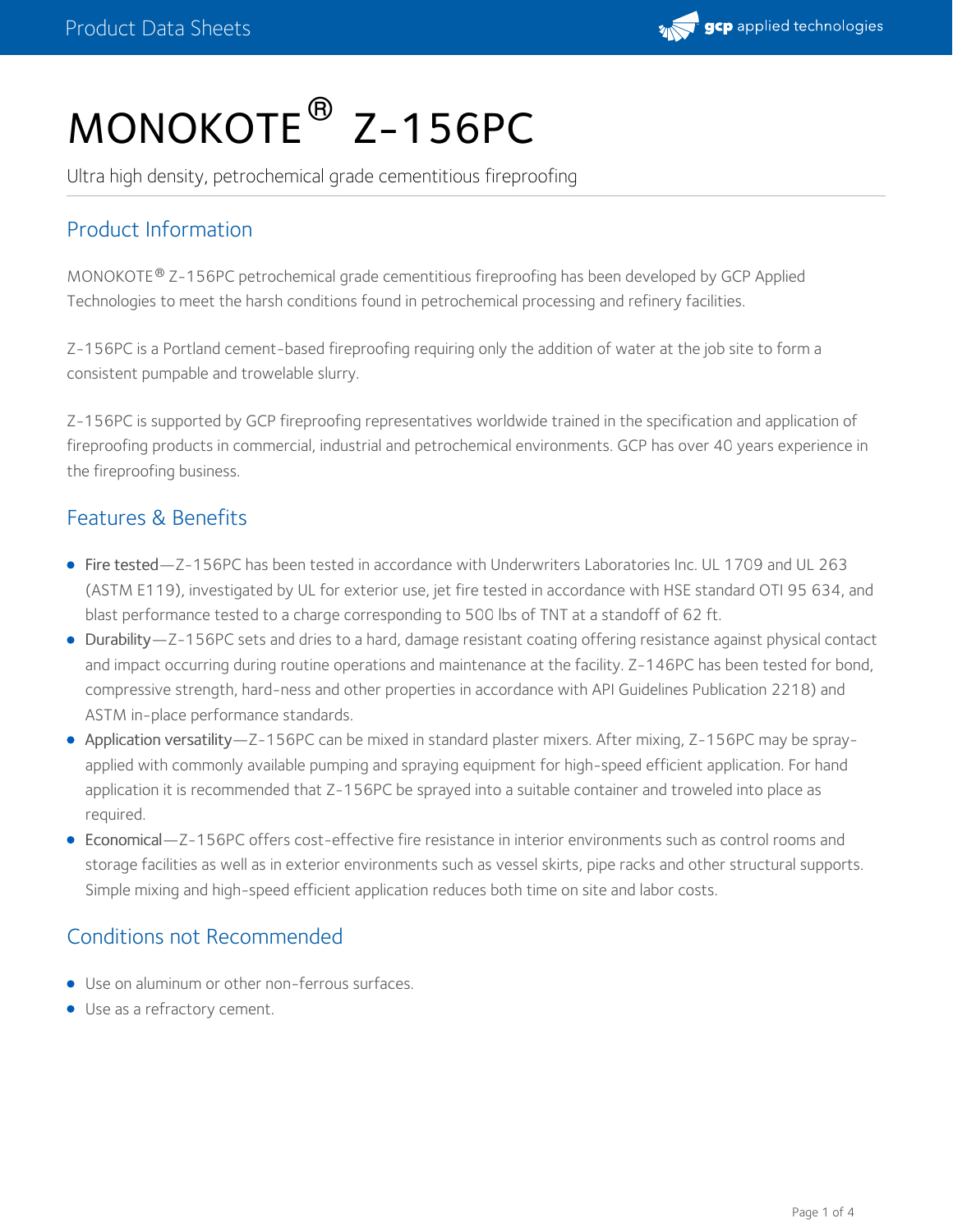

#### Coatings Requirement

• Steel coatings—Z-156PC neither prevents nor promotes the corrosion of steel. However, the inclusion of calcium nitrite as a corrosion inhibitor has been shown to retard the rate of corrosion due to salt and other aggressive environmental conditions.

All structural steel surfaces to receive fireproofing should be considered "exposed" to the environment. Where the fireproofing will be exposed to moisture or water, it is recommended that the steel be protected from corrosion with an alkali resistant, immersion grade epoxy compatible with Portland cement.

The National Association of Corrosion Engineers (NACE) has specific recommendations for the protection of structural steel coated with cementitious fireproofing exposed to petrochemical environments. Contact your coatings supplier for a list of recommended coatings.

Surface coatings—Breathable coatings, such as latex paints, may be applied over Z-156PC to achieve various desired aesthetic finishes. However, coatings tend to trap moisture and may require significant maintenance.S

#### Delivery & Storage

All material to be used for fireproofing shall be delivered in original unopened packages bearing the name of the manufacturer, the brand and proper UL labels for fire hazard and fire resistance classifications. The material shall be kept dry until ready for use. Packages of material shall be kept off the ground, under cover and away from sweating walls and other damp surfaces. All material that has been exposed to water before use shall be discarded. Stock of material is to be rotated and used before its expiration date.

| PHYSICAL PROPERTIES             | <b>RECOMMENDED SPECIFICATION</b>                                               | <b>LABORATORY TESTED* VALUES</b>                                               | <b>TEST METHOD **</b> |
|---------------------------------|--------------------------------------------------------------------------------|--------------------------------------------------------------------------------|-----------------------|
| Dry density, minimum average    | Min. 50 pcf (800 kg/m <sup>3</sup> )                                           | See note below***                                                              | ASTM E605             |
| Bond strength                   | Min. 10,000 psf (478 kN/m <sup>2</sup> )                                       | 20,680 psf (990 kPa)                                                           | ASTM E736             |
| Compression, 10% deformation    | 850 psi (5.86 MPa)                                                             | 874 psi (6.03 MPa)                                                             | ASTM E761             |
| Air erosion                     | Max 0.000 g/ft <sup>2</sup> (0.00 g/m <sup>2</sup> )                           | 0.000 $q/ft^2$ (0.00 $q/m^2$ )                                                 | ASTM E859             |
| High velocity air erosion       | No continued erosion after 4 hours                                             | No continued erosion after 4 hours                                             | ASTM E859             |
| Hardness                        | 40                                                                             | 91                                                                             | ASTM D2240            |
| Bond impact                     | No cracking, spalling or delamination                                          | No cracking, spalling or delamination                                          | ASTM E760             |
| Deflection                      | No cracking, spalling or delamination                                          | No cracking, spalling or delamination                                          | ASTM E759             |
| Resistance to mold growth       | No growth after 28 days                                                        | No growth after 28 days                                                        | ASTM G21              |
| Surface burning characteristics | Flame spread = $0$ Smoke developed =<br>$\circ$                                | Flame spread = $0$ Smoke developed =<br>0                                      | ASTM E84              |
| Combustibility                  | Less than 5 MJ/m <sup>2</sup> total,<br>20 kw/m <sup>2</sup> peak heat release | Less than 5 MJ/m <sup>2</sup> total,<br>20 kw/m <sup>2</sup> peak heat release | <b>ASTM E1354</b>     |

#### Performance Characteristics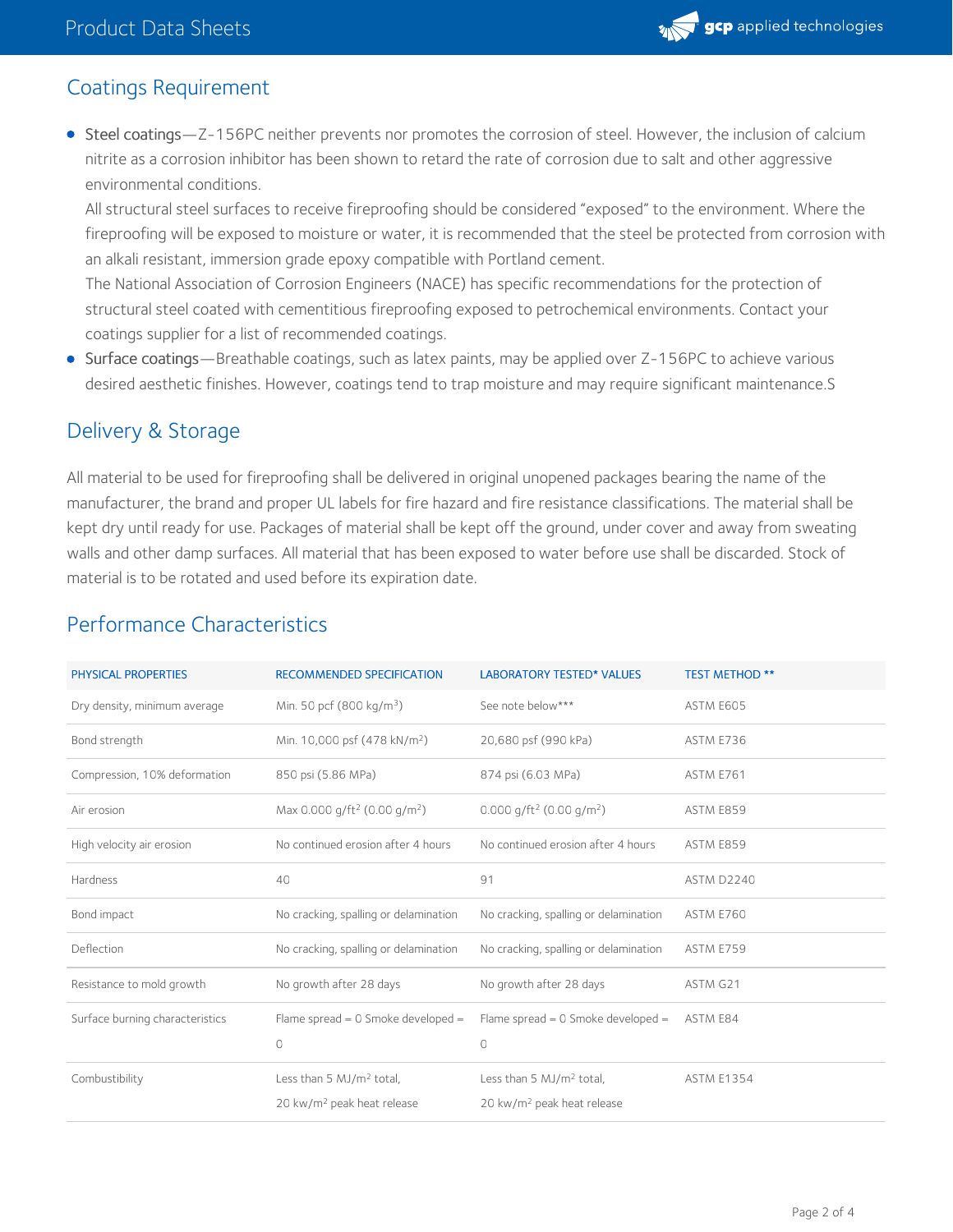

\* Independent laboratory tested value. Report available upon request.

- \*\* ASTM International test methods modified for Bond Strength and Compressive Strength, where required, for high density, high performance products.
- \*\*\* All in-place performance tests should be conducted at or below the minimum recommended specification density.

# Inspection

Prior to the application of Z-156PC, an inspection shall be made to determine that all substrates are acceptable to receive fireproofing. Substrates must be free of any substances that would impair the adhesion of the fireproofing. All substrates shall be compatible with Portland cement-based fireproofing. It is recommended that all substrates covered by fire-proofing be routinely inspected as part of an ongoing facilities maintenance program. Where materials have been removed for inspection, GCP should be consulted for proper patching procedures.

## **Mixing**

Z-156PC shall be mixed by machine in a conventional paddle type or continuous mixer designed for cementitious fireproofing. The mixer shall be kept clean and free of all previously mixed material. The mixer speed shall be adjusted to the lowest speed which gives adequate blending of the material and a mixer density of 65–70 pcf (1040–1120 kg/m<sup>3</sup>). Using a suitable metering device and mixer, approximately 3 gal (11 L) per bag shall be first added to the mixer as the blades turn. Add Z-156PC and mix until the mix is lump-free with a creamy texture. Overmixing Z-156PC will reduce pumping rate and density.

## Application

- Z-156PC material shall not be used if it contains partially set, frozen or caked material.
- $\bullet$  Z-156PC shall have a minimum average dry, in-place density of 40 pcf (640 kg/m<sup>3</sup>).
- Z-156PC can be sprayed directly to lathed steel substrates in one or more passes. A spray gun with a properly sized orifice with spray shield, and air pressure at the nozzle of approximately 20 psi (140 kN/m<sup>2</sup>) will provide the correct hangability, density and appearance.
- Z-156PC may also be first sprayed into a suitable container and then trowel applied.

#### **Temperature**

The substrate temperature shall be a minimum of 40°F (4.5°C) f at least 1-hour prior to the application of the MONOKOTE®. Additionally, the air and substrate temperature during application and for a minimum or 72 hours after application shall be no less than 40°F dry naturally.

## Safety

Z-156PC is slippery when wet. Signs reading SLIPPERY WHEN WET" should be posted in all areas in contact with wet fireproofing material. Anti-slip surfaces should be used on all working surfaces.

A Material Safety Data Sheet for MONOKOTE® Z-156PC is available on our web site at www.gcpat.com or call toll free at 866-333-3SBM.